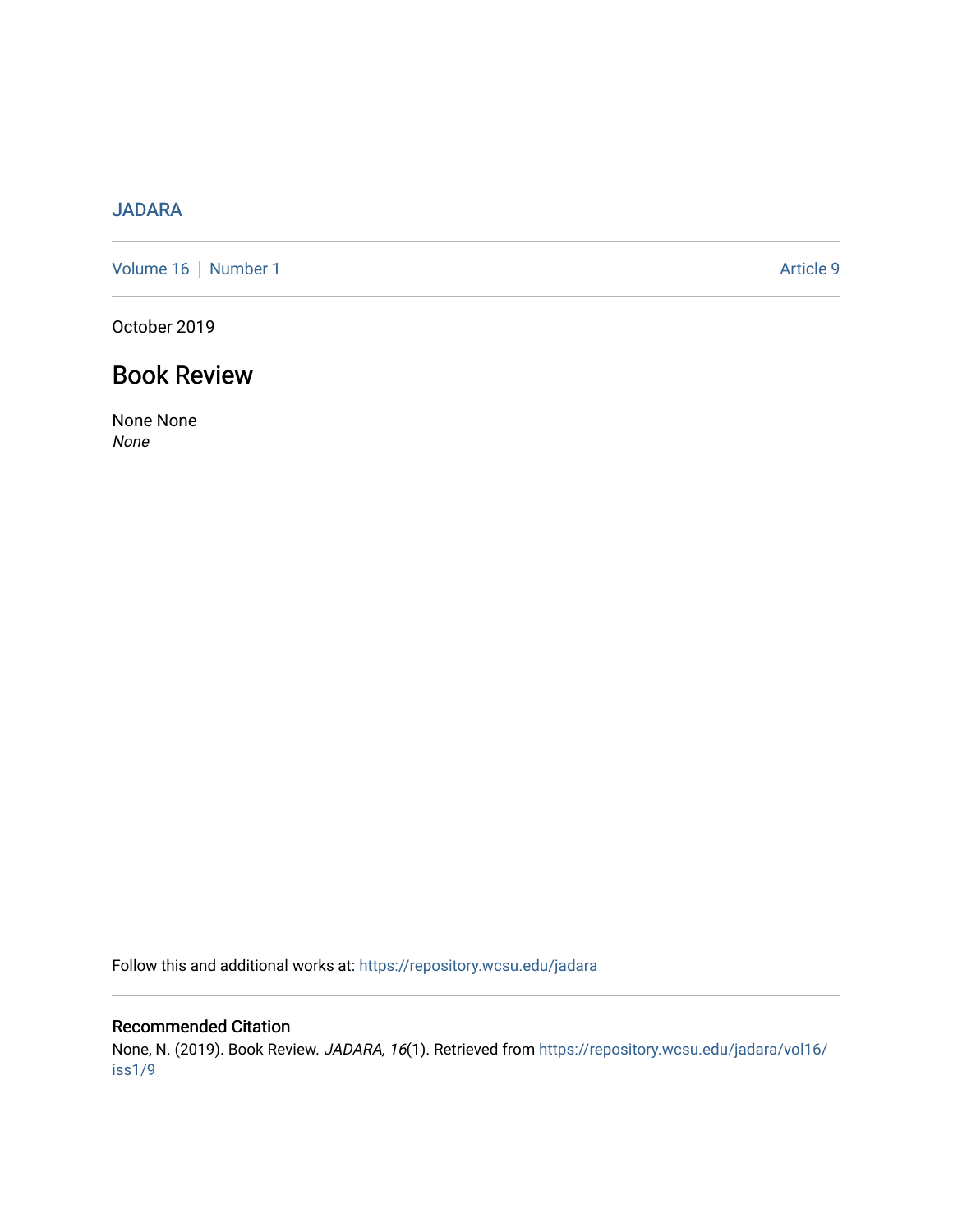### BOOK REVIEWS

Rehabilitating People with Disabilities into the Mainstream of Society, Spiegel, A.D., Podair, S. & Fiorito, E., (Editors) Park Ridge, New Jersey: Noyes Medical Publica tions, 1981. 350 pp., \$28.00 (hard cover)

The problems faced by deaf people as they interact with the mainstream of society are not unlike the problems of other minority groups. Our society focuses on the "majority'' treating those who are disabled and handicpped as different. Professionals working in the field of rehabilitation of deaf persons may benefit greatly from an understanding of the problems of other disabled groups. It is to this end that the review has found this book to be an excellent source of in formation.

The goals of the book as stated by the editors are: to inform and educate the public of the rights of disabled people in all aspects of life; to help disabled people in their physical and psychological adjustment to so ciety; to promote preventive measures and the rehabilitation of disabled people; and to encourage research projects to facilitate the participation of disabled people in daily life.

To accomplish these goals the editors incorporated 38 articles written by 67 au thors. The articles are divided into the fol lowing sections: Attitudes; Reliefs and Con cepts; Health Concerns; Transportation is Vital; Housing for Independent Living; Edu cation for a Future; Gainful Employment is a Must; and Recreation is a Part of Living.

In the reviewer's opinion, while all of the sections are meaningful and relevant, the sections on attitudes and employment pro vide a base of information that is vital for every professional working with deaf clients.

The section on attitudes explores the con cepts and misconceptions about disabilities. The author of one article chooses to call these "handicapisms". This section will as sist the reader in understanding additional handicapping features placed on all disabled persons due to the impressions of our so ciety concerning disability. Professionals will have a clearer understanding of the realistic problems faced by deaf persons entering the mainstream of society by understanding which problems are caused by the unique

characteristics of deafness and which prob lems exist due to the impressions of society. A clear understanding of the problem is the first step to more lasting solutions. In the reviewer's opinion, not enough attention has been given in the professional literature to those problems which arise due to the deeply rooted impressions held by society.

The section on employment presents ar ticles describing relevant considerations in hiring a disabled person. The article titled, "The Disabled Employee: Separating Myth From Fact", explores questions of insurance, dependability, productivity, and the cost of acommodating an employee with a disability. The hard data demonstrating that hiring the handicapped is good business is conveyed in a clear, concise and believable manner.

A unique job-developing method is ex plained. In this method a disabled person will be viewed by the employer as an ablebodied employee. Another article presents a model program of unions and affirmative action groups working together. This type of in formation has proven to be of extreme value in working with deaf clients.

This book is not designed to be a text on the unique characteristics of deafness. The book is designed to assist professionals in understanding the more global problems deaf people have as members of a larger society.

A useful characteristic of the book is its well organized structure. In an extremely or derly and readable fashion, the editors pose problems, present articles representing cur rent thinking on the topics, and suggest areas for further investigations. The structure, com plete with references at the end of each article, make the book an extremely valuable tool for researchers.

As a final note, the book would make an excellent text for formal courses or discussion groups. The topics and the supporting ar ticles lend themselves to extremely practical and meaningful discussions.

> Thomas Walen, Ed.D. Supervisor Independent Living Program Lexington School for the Deaf Queens, New York

1